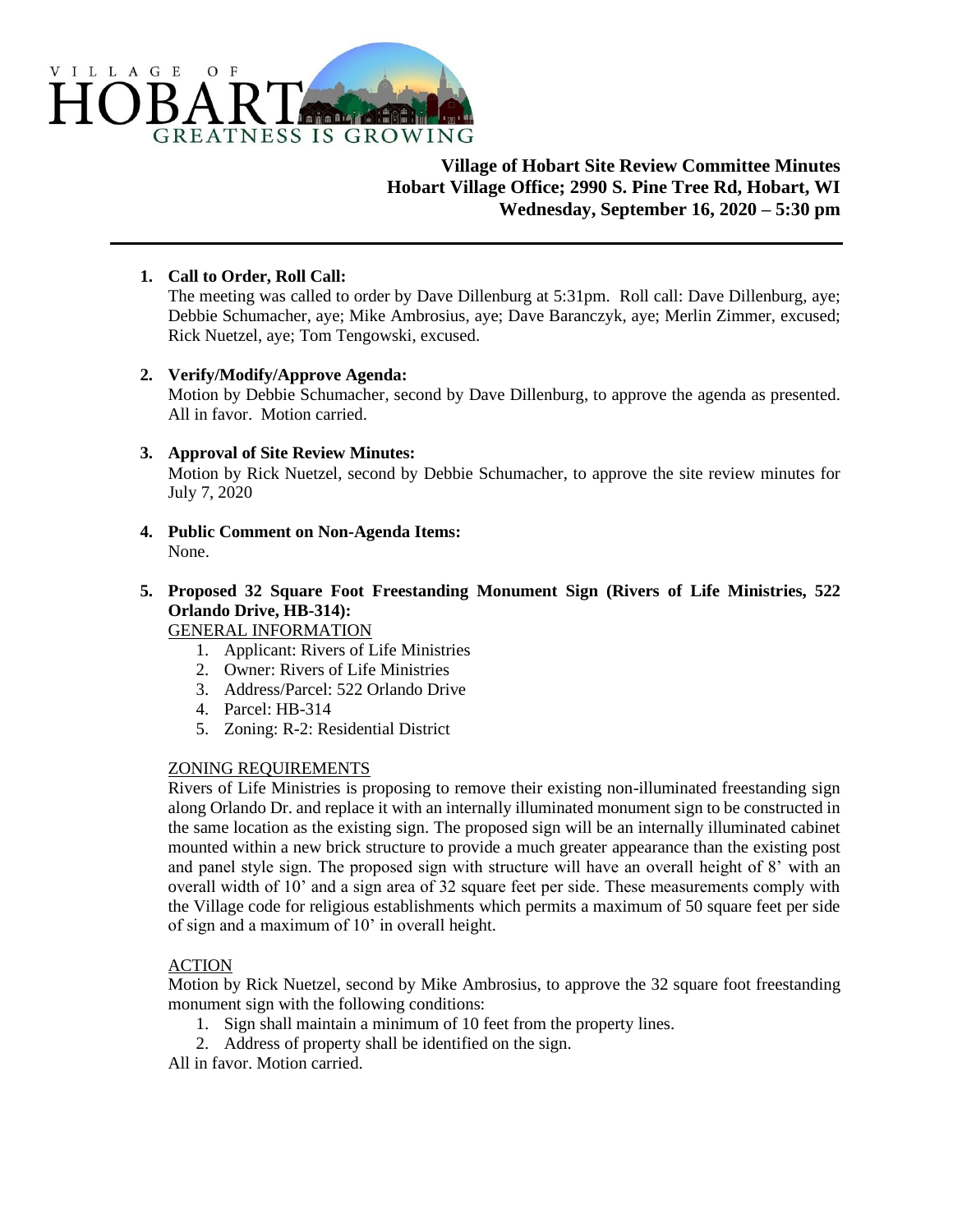# **6. Proposed Wall and Freestanding Monument Sign (Laserform LLC, 3750 Packerland Drive, HB-950-6):**

# GENERAL INFORMATION

- 1. Applicant: Jessica Niles (Creative Sign Company)
- 2. Owner: Ken Destiche (Laserform)
- 3. Address/Parcel: 3750 Packerland Drive
- 4. Parcel: HB-950-6
- 5. Zoning: I-1: Limited Industrial District

# ZONING REQUIREMENTS

Laserform, LLC is currently in the process of having a new 72,800 square foot manufacturing facility constructed at 3750 Packerland Dr. (northwest corner of Packerland Dr. and Camber Ct.). During the site plan approval for the overall site back on August 21, 2019, signage was not included in that review at that time and was required to come back to the committee at a later date. The owner and sign company have now finalized the plans for both a freestanding monument sign to be located along Packerland Dr. along with a wall sign to be mounted on the front (east) elevation of the building.

The freestanding sign will be a metal fabricated sign (bringing it over from their current facility) mounted to a brick/block masonry base that matches the material on the principal building. The sign is 24 square feet (100 allowed by ordinance) with an overall height of  $\overline{7}$  and width of 16' (10' high and 20' allowed by ordinance). This sign must still maintain a minimum 10' setback from property lines.

As for the proposed wall sign, it will be backlit channel letters (white LED around the perimeter) mounted to a raceway. The sign will be 263.25 square feet which complies with village ordinance of a maximum of 300 square feet allowed.

Please note that there are also some "palm trees" proposed adjacent to the freestanding sign, however, this is considered "art" and is not to be included as part of the signage package for the site.

### ACTION

Motion by Rick Nuetzel, second by Dave Baranczyk, to approve the foot freestanding monument sign and wall sign with the following conditions:

- 1. Sign shall maintain a minimum of 10 feet from the property lines.
- 2. Address of property shall be identified on the sign.

All in favor. Motion carried.

# **7. Proposed Wall and Freestanding Directional Signs (Exclusive Use Express, 3794 Packerland Drive, HB-950):**

GENERAL INFORMATION

- 1. Applicant: Jessica Niles (Creative Sign Company)
- 2. Owner: Brent Van Laanen (Exclusive Use Express)
- 3. Address/Parcel: 3794 Packerland Drive
- 4. Parcel: HB-950
- 5. Zoning: I-1: Limited Industrial District

# ZONING REQUIREMENTS

Exclusive Use Express is currently in the process of having a new 125,000 square foot warehouse facility constructed at 3794 Packerland Dr. (southwest corner of Packerland Dr. and Camber Ct.).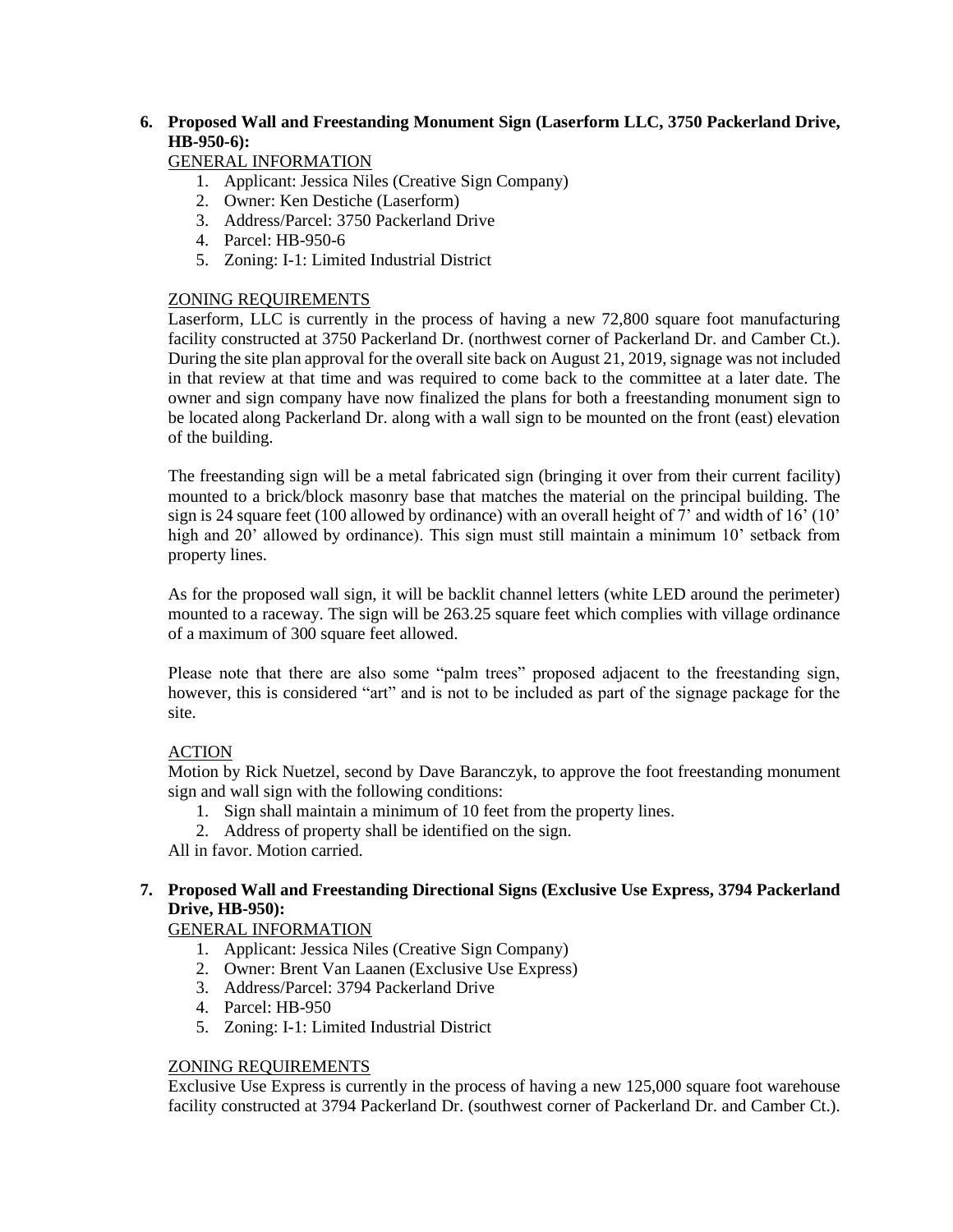During the site plan approval for the overall site back on December 18, 2019, signage was not included in that review at that time and was required to come back to the committee at a later date. The owner and sign company have now finalized the plans for both three freestanding directional signs to be located along Packerland Dr. and Camber Ct. (1 adjacent to each driveway and 1 near the intersection) along with a wall sign to be mounted on the front (east) elevation of the building.

The freestanding directional signs will be aluminum panel signs mounted with aluminum tubing at an overall height of 5' and an area of 6 square feet. The signage is more critical for truck traffic than it is for visitors, so that is why they are choosing to go with the smaller directional signs rather than the larger monument signs. These signs must still maintain a minimum 10' setback from property lines / right-of-way lines.

As for the proposed wall sign, it will be a non-illuminated dibond panel (solid plastic sandwiched between two aluminum panels). The sign will be 180 square feet which complies with village ordinance of a maximum of 300 square feet allowed (without receiving special SRC approval).

# ACTION

Motion by Dave Baranczyk, second by Rick Nuetzel, to approve the freestanding monument sign and wall sign with the following conditions:

- 1. Sign shall maintain a minimum of 10 feet from the property lines.
- 2. Address numbers of property shall be identified on both freestanding signs fronting along Packerland Drive.

All in favor. Motion carried.

# **8. Proposed New 14,965 square foot Sports Training Facility and Associated Site Improvements (Team 1848 Development):**

# GENERAL INFORMATION

- 1. Applicant: Robert E Lee & Bayland Buildings
- 2. Owner: Harry Boyce (Team 1848)
- 3. Address/Parcel: 740 Centerline Drive
- 4. Parcel: Portion of HB-2681-1
- 5. Zoning: PDD #1: Centennial Centre at Hobart District
- 6. Use: Indoor Sports Training Facility

### ANALYSIS

This proposed development is for a new 14,965 square foot building to function as an indoor sports training facility to be constructed along Centerline Dr. on a newly created parcel adjacent to the Village Water Tower.

### BACKGROUND

This project came before the committee back in July 2020 for review of the site layout as a conceptual only along with the building architecture so the building could be ordered as there was a several week delay on receiving the building once it was ordered. During that serval week timeframe, the developer and their agents were able to complete the final details for the full development and submit for final review. This request is now for the final review of the entire proposed development. During the review back in July, the committee conditionally approved the building architectural components with the condition that: 1) EFIS materials be installed on the south, west, and north elevations to replace the then proposed corrugated metal wall panels to match the existing building on the east side of the water tower, and 2) The east elevation is permitted to be constructed with corrugated metal wall panels to allow for the future expansion of the structure with the condition that if the addition is not constructed within 5 years, the owner shall present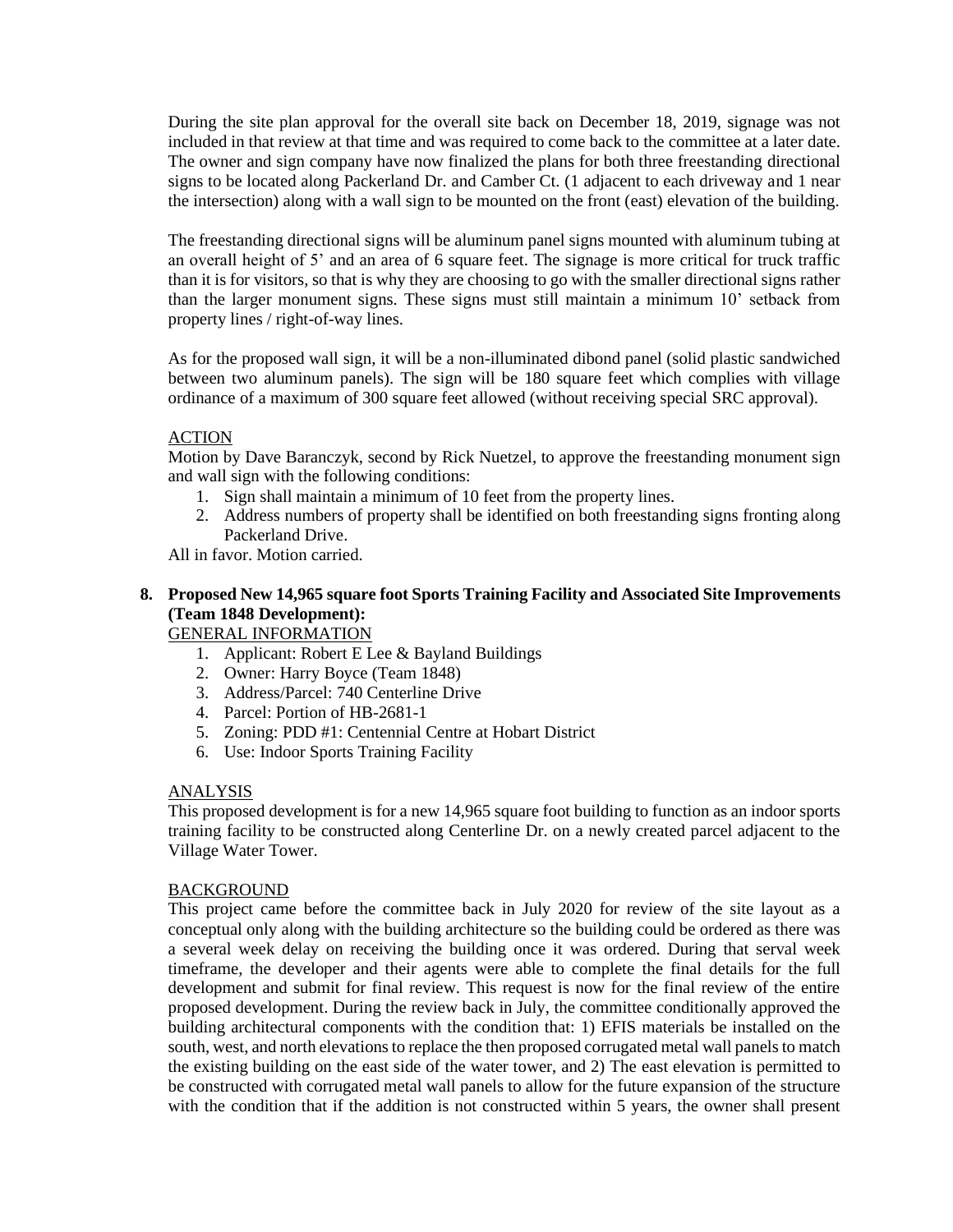plans to the committee to install EFIS material to match the other three elevations of the building. Please note that Village Staff went to the inspect the neighboring building to confirm the material utilized and confirmed that the material that appeared to be EFIS on the street view photos from Google Maps was actually a textured, flat metal wall panel (not corrugated design). This metal panel gives the same appearance as EFIS from a distance, but only once you get close are you able to visually see the thin vertical lines between the panels. Being a metal based product that has its texture and color baked on the metal in a factory instead of applied on site, this product tends to have a better durability than the foam based EFIS product. The proposed new 14,965 square foot building will be constructed towards the middle of the property with high visibility to STH 29/32 with the plan to expand the building to the east in the future. Along with a possible future expansion, there is enough area on site to expand the parking area as well.

#### SITE REVIEW DEVELOPMENT AND DESIGN STANDARDS CHECKLIST

# **Section 3, Site Plan Approval**

- A. Zoning: PDD #1: Centennial Centre at Hobart District
- B. Green Space: 73.7%
- C. Setbacks: Minimum required setbacks Front 166', Side(s) 97' & 116', Rear 123' (minimums: Front 30', Side 15', Rear 25')
- D. Parking: There are 39 stalls shown with the ability to construct additional stalls if necessary.
- E. Fire Dept. (and Police Dept.): Review by both the Fire Chief and Police Chief are in progress and their respective comments will be brought to the meeting.
- F. Storm Water: Storm water runoff from the proposed building and parking/drive areas will discharge to a dry detention pond located near the front of the property prior to entering the Village's storm sewer.
- G. Refuse/Recycling Collection: To be located at north end of parking area. Enclosure materials will be constructed of CMU block to match the proposed building with a privacy type fence double swinging gate. Additionally, with the proximity to HWY 29 corridor, Staff would recommend that landscaping be included on the landscape plan to help screen the enclosure from view from Hwy 29.

### **Section 4, Architectural Plan Approval**

- A. Exterior Construction Information:
	- 1. Materials: Metal skeletal building.
	- 2. Exterior Materials: CMU block and texture clad flat metal concealed fastener metal wall panels on the south, west, and north elevations (note that the east elevation is proposed without the CMU block and will be a corrugated metal wall panel as it is designed to be expandable for a future addition). (See condition # 3 noted under the "Recommendation/Conditions" below)
	- 3. Height: Overall height of approximately 30'
	- 4. Overhead doors: Two glass doors on the front to allow for occasional access of larger items into the facility
	- 5. Mechanical equipment: If located on the roof or ground, shall be screen from view by materials compatible with the building or landscaping

**Section 5, Landscaping Plan:** Landscaping is noted on the "Site Plan" and the tree spacing of 30' as noted complies with requirements in the PDD #1 zoning district when near single-family of multi-family developments (multi-family development across the street and vacant lot to the west)

**Section 6, Lighting:** Wall pack lighting mounted on the front and both sides of building. Such lighting is down lighting to avoid light trespass and be compliant with village codes.